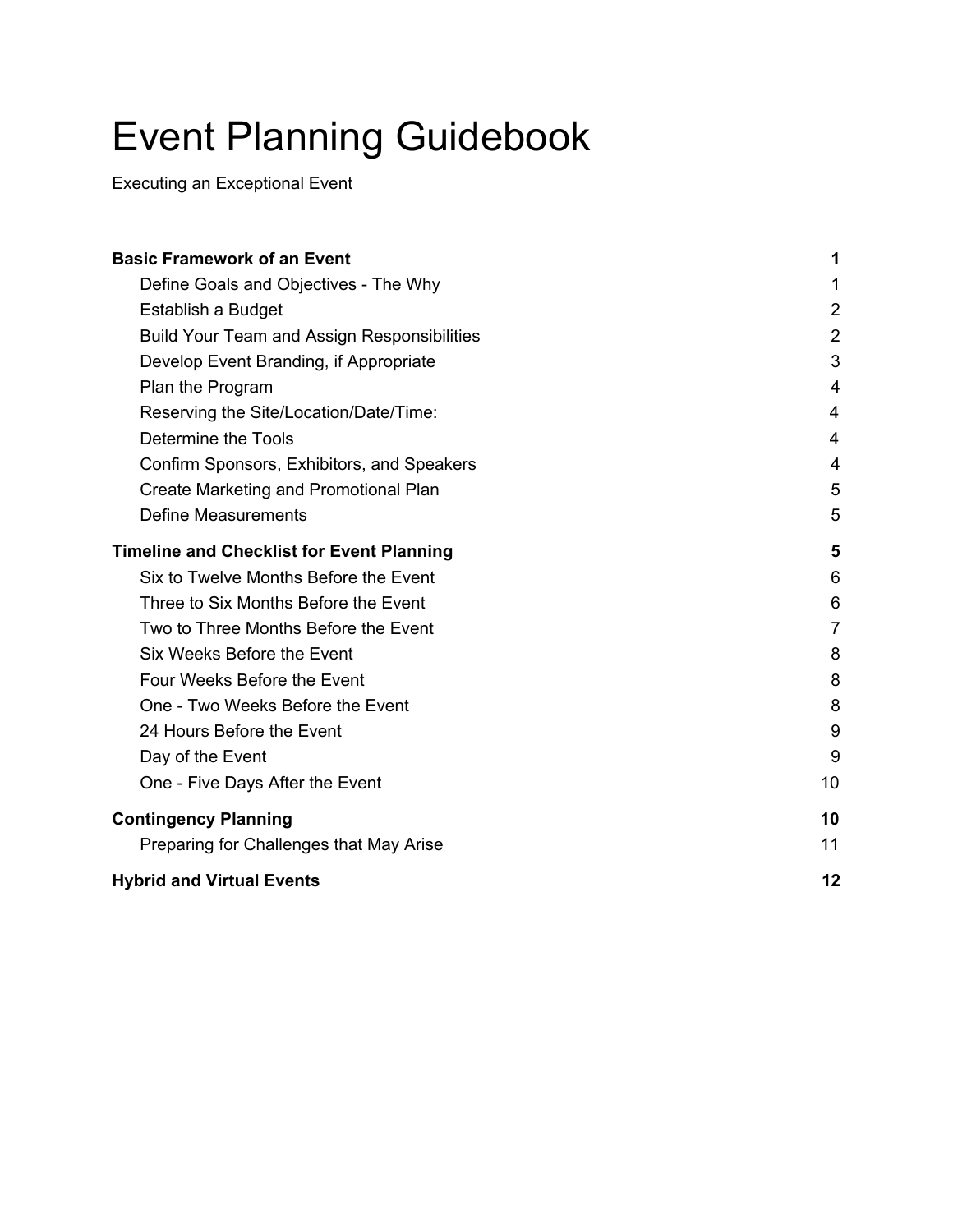## <span id="page-1-0"></span>Basic Framework of an Event

### <span id="page-1-1"></span>Define Goals and Objectives - The Why

Goals and objectives are the heart of your event. Though the beginning goals and objectives may be broad, it's important to continue to review and revise them as the event evolves to ensure your plans are aligned with your original intent and remind yourself why you started planning the event.

- I. Target Audience
	- A. Who is the promotion targeted at?
	- B. What will interest them?
- II. Message
	- A. What do you want to say to the audience?
	- B. What do they need to know or do?
- III. Objective
	- A. What do you intend to achieve through the event?
		- 1. Increase awareness, educate, or inform
		- 2. Hit a specific registration target
- <span id="page-1-2"></span>IV. Tier I events: how does the event support the college's strategic plan?

### Establish a Budget

To ensure fiscal responsibility, establishing a budget in the beginning is an essential aspect that will help aid in clarifying other aspects as details develop. Developing a plan for where funds will come from and who will manage what aspects of it are critical to the overall event plan.

- I. Where will the funds come from?
	- A. Internal departments
	- B. Sponsorship
	- C. Ticket Sales
- II. Who is responsible for managing and approving the budget?
- III. Where should you expect the funds to be dispersed to?
	- A. Marketing and promotion
	- B. Guest speakers/performers
	- C. Printed material
	- D. Food service
	- E. Venue logistics (decor, rental equipment, staffing)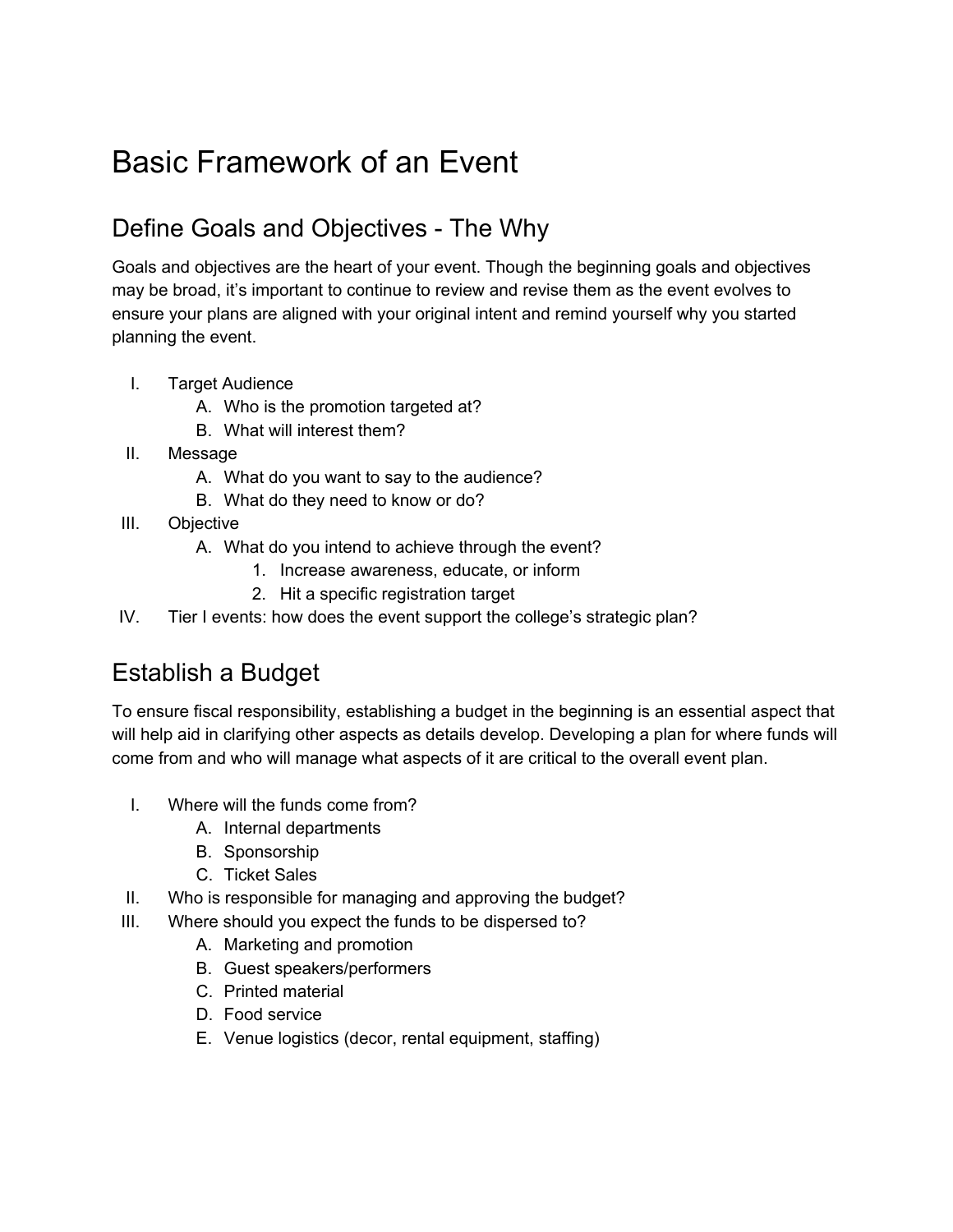### <span id="page-2-0"></span>Build Your Team and Assign Responsibilities

Depending upon the event you may be managing it solo or a team may be necessary to support the planning. Teams vary in size but it's important to develop and assign roles and responsibilities early to ensure accountability and keep your event on track. Below are examples of possible team structure that can be used and/or redeveloped to suit your needs.

- I. Project Manager/Event Lead
	- A. Oversees the entirety of the event
	- B. Manages and approves budget and purchasing
	- C. Steers the event
- II. Site Lead/Event Coordinator
	- A. Manages all of the ground level aspects
		- 1. The main contact with the Event Services Office
		- 2. Manages the event staffing
		- 3. On-site lead knows all the people, where the food needs to go, and where the outlets are
- III. Program Lead
	- A. Develops the agenda
	- B. Works with the guest speaker/performer
	- C. This person knows the when and where everything will occur
- IV. Design and Marketing Lead
	- A. Develops draft maps, signage, web design
	- B. Proposes plan for marketing, registration, follow-up
	- C. Heavily collaborates with the Marketing Department
	- D. This person loves collaborating and measuring performance data
- V. Registration and Check-in
	- A. Develops plan for registration with design and marketing lead
	- B. Manages rsvp counts and communicates info
	- C. Manages team(s) needed for on-site check-in, layout, name badges, etc. needed day-of
- VI. Exhibitor Lead
	- A. Manages calls for exhibitors and/or vendors
	- B. Develops the layout
	- C. Ensures all exhibitors follow college policy, procedures, and regulations
	- D. Consider developing an exhibitor toolkit (a template is included)
	- E. On-site coordinator for exhibitors
- VII. Staff Support Lead
	- A. Manages the overall event staffing/volunteers
		- 1. Ensures all parties have a lead point of contact
	- B. Manages training and communications with event staffing/volunteers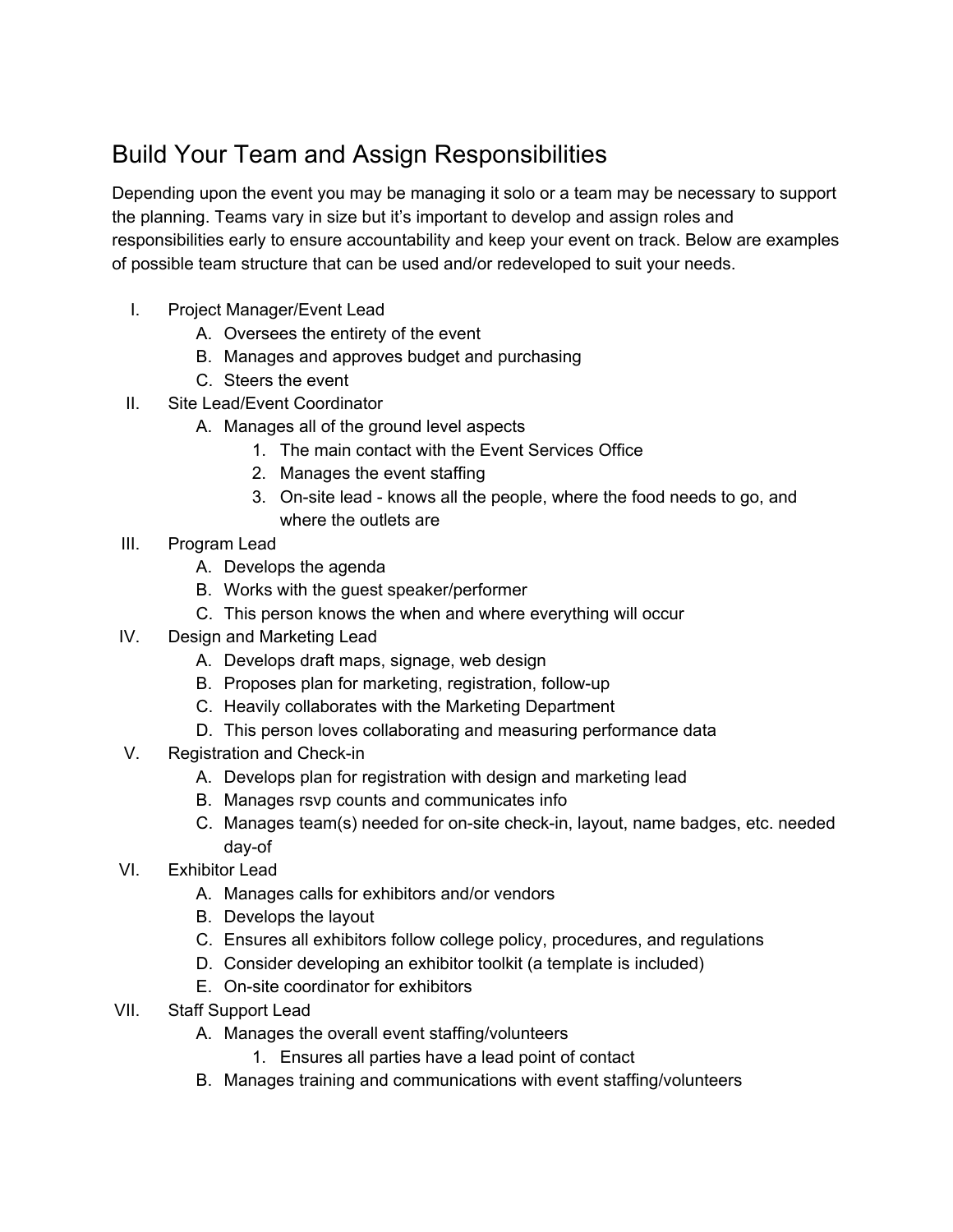### <span id="page-3-0"></span>Develop Event Branding, if Appropriate

An event brand helps set the tone of your event. For tier I events, if considering branding your event you will work closely with the Marketing Department.

- I. Naming the event
	- A. The event name is the first thing attendees will see so it's important to make sure it clearly defines the events intent or catches attention
- II. Theme
	- A. A theme may be appropriate to tie the event together or create a fun aspect.
- III. Logos/colors/typography
	- A. It's important to make sure you're consistent in all communications and materials
		- 1. Consider this in signage, emails, decor

### <span id="page-3-1"></span>Plan the Program

Setting your agenda as early as possible is crucial in steering your event and ensuring necessary steps are taken to make your plan happen. Having a basic agenda early helps:

- I. Sell exhibitors and potential sponsors on the event
- II. Give you a framework for using in early marketing campaigns
- III. Provides a starting point for further development
- IV. Typically required before…

### <span id="page-3-2"></span>Reserving the Site/Location/Date/Time:

The Event Services Office is the primary resource for event planning at the College. They will coordinate the logistics of your event for you and ensure your event plans align with college policy, procedure, and regulation.

- I. Contact the Event Services Office to start the reservation process at [eventscheduling@kvcc.edu](mailto:eventscheduling@kvcc.edu) or by calling the Facility & Event Services Office at 269-488-4540.
- II. It is necessary to keep in contact with the Event Services Office as event plans develop to ensure continued event approval and coordination of logistics.

### <span id="page-3-3"></span>Determine the Tools

The tools of the trade can make or break an event. It's important to identify what tools your team will use to communicate and how your attendees will want to engage in your event.

- I. What tools will you use for registration?
- II. How will your team communicate? Spreadsheet, email, meetings?
- III. How often will you communicate?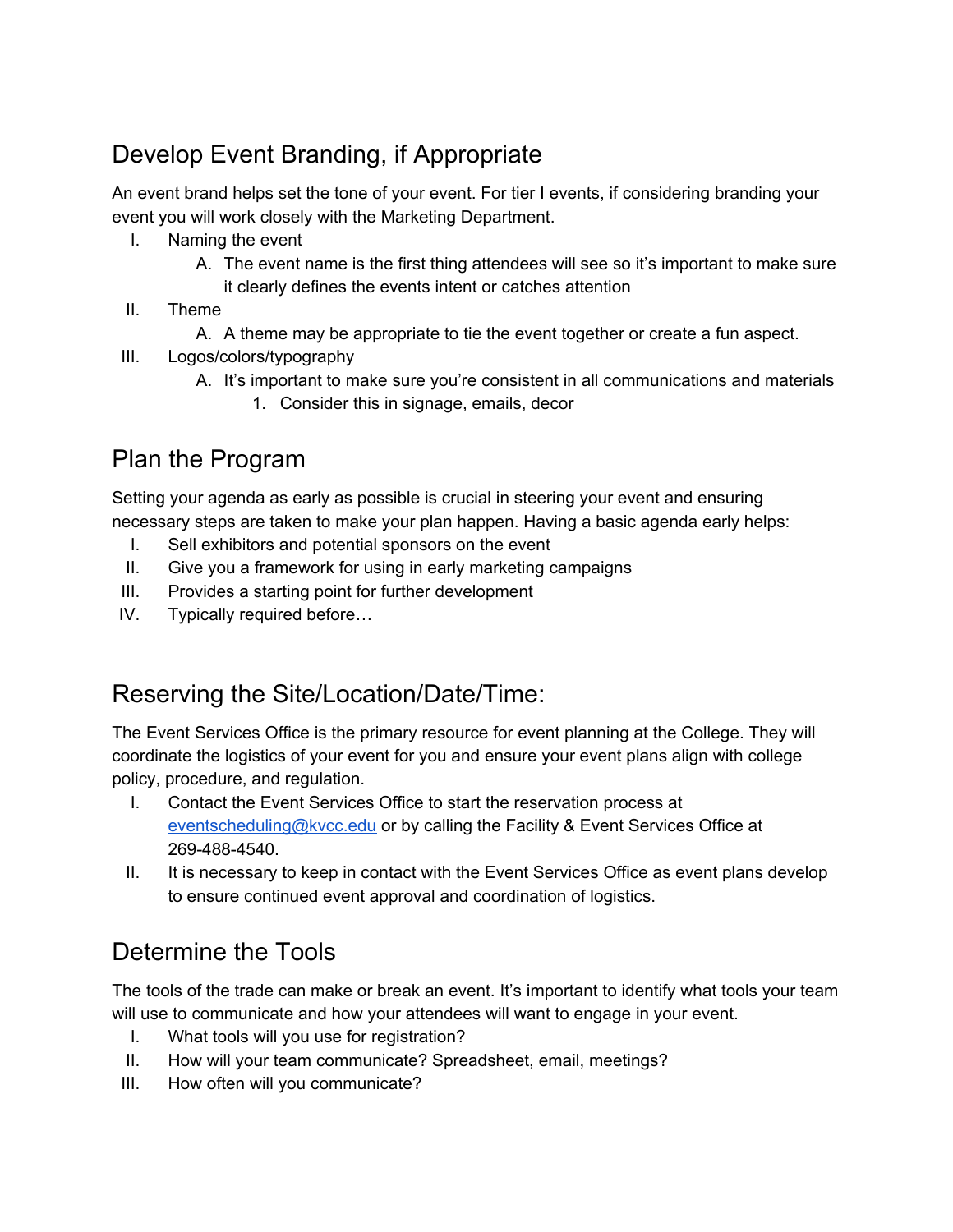IV. How will your audience want to engage with the event? Event app, Instagram, Pinterest, in-person?

### <span id="page-4-0"></span>Confirm Sponsors, Exhibitors, and Speakers

Sponsors and exhibitors can be a great way to offset costs of your event and provide added impact for your attendees. Additionally, speakers can provide a powerful impact to your event. Adding these aspects to your event will require advanced planning and coordination.

- I. Sponsors
	- A. Tier I users will need to collaborate with the Director of Development
	- B. Make sure to approach potential sponsors early with a strong event proposals and be sure to listen first to what your sponsor is interested in gaining from collaborating
- II. Exhibitors
	- A. Determine method for call for exhibitors
		- 1. Tier I users will need to collaborate with the Director of Development
		- 2. Develop an exhibitor toolkit
- III. Speakers
	- A. Provide speaker with details and guidelines on the specifics of their session
	- B. Gather headshot and bio to include in program
	- C. Gather details on any contractual requirements and confer with the Event Services Office to ensure capability to accommodate
	- D. Book travel, accomodations, transportation, meals, and/or tours

### <span id="page-4-1"></span>Create Marketing and Promotional Plan

How are you planning to get your audience to the event? Knowing your goals when developing your marketing plan will guarantee you meet them.

- I. Set targets and milestones for your goals including registration numbers, follower goals, and social network shares
- II. Is a hashtag a valuable addition to your marketing?
- III. Will you need photography or videography during the event?
- IV. Is live broadcasting an option?
- <span id="page-4-2"></span>V. Will a press release be sent out before the event?

### Define Measurements

Return to your defined goals and objectives. What were they? Now, how will you identify if you achieved them?

- I. Data and analytics
	- A. What data will you use to identify a quantitative return on the event?
		- 1. Registration numbers?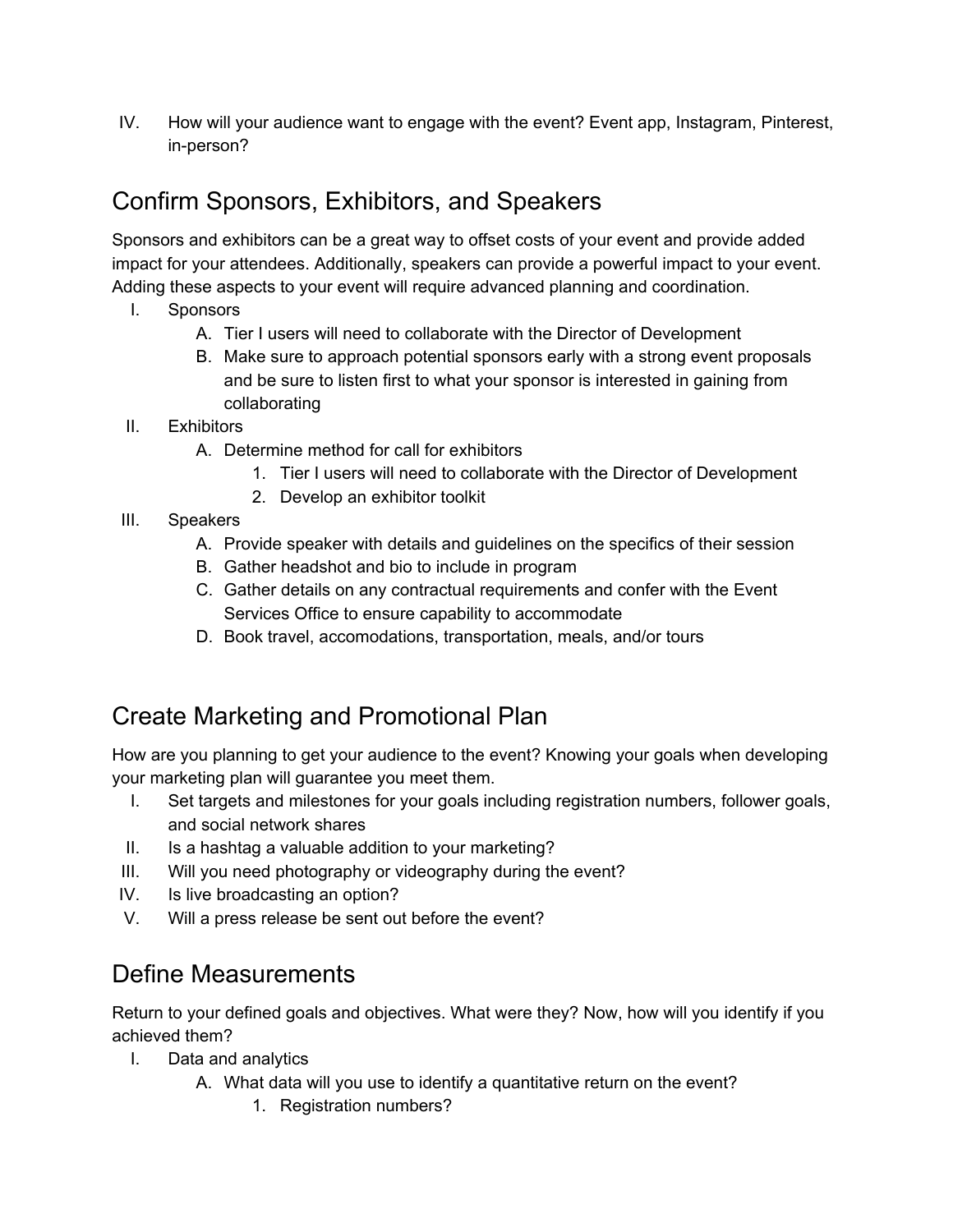#### 2. Online engagement?

- B. What information will you use and how will you capture the data?
- II. Qualitative return it's all about the experience
	- A. A survey can be a powerful tool to tell you if your attendees were satisfied and in what areas you can improve

## <span id="page-5-0"></span>Timeline and Checklist for Event Planning

It's best to start planning any event as soon as possible. Smaller events will require less lead time to plan; however, larger events can benefit from 12 months or more planning depending upon the aspects you want to include. This timeline and checklist are based on a mid level event and can be adjusted to suit your specific event. It by no means is a comprehensive listing of activities. If you need assistance determining best timeline for your event please contact the Event Services Office at [eventscheduling@kvcc.edu](mailto:eventscheduling@kvcc.edu) or call the Facility and Event Services office at 269-488-4540

#### Activity **Detail** Start the basic framework of the event **Primarily defining goals and objectives**, building your team, and assigning responsibilities Establish a standard meeting pattern for full planning team Provides a forum for updates. Many aspects being worked on by one team will impact others and it's important to stay on the same track Determine method of communication or information sharing How will your team share documentation or status updates? If you plan to meet less frequently sharing updates in a shared file or online platform will help you stay up to date with each other Start work on funding and budget sources  $\blacksquare$  The funds you have to utilize will affect all areas of your planning so make this step a priority at the start. Develop contingency plans, if need be, for if you do not meet your budget estimate...what plans would you change? Begin developing your guest list  $\vert$  6 months mas. (typically 2 - 3 months in advance): consider sending a save the dates

### <span id="page-5-1"></span>Six to Twelve Months Before the Event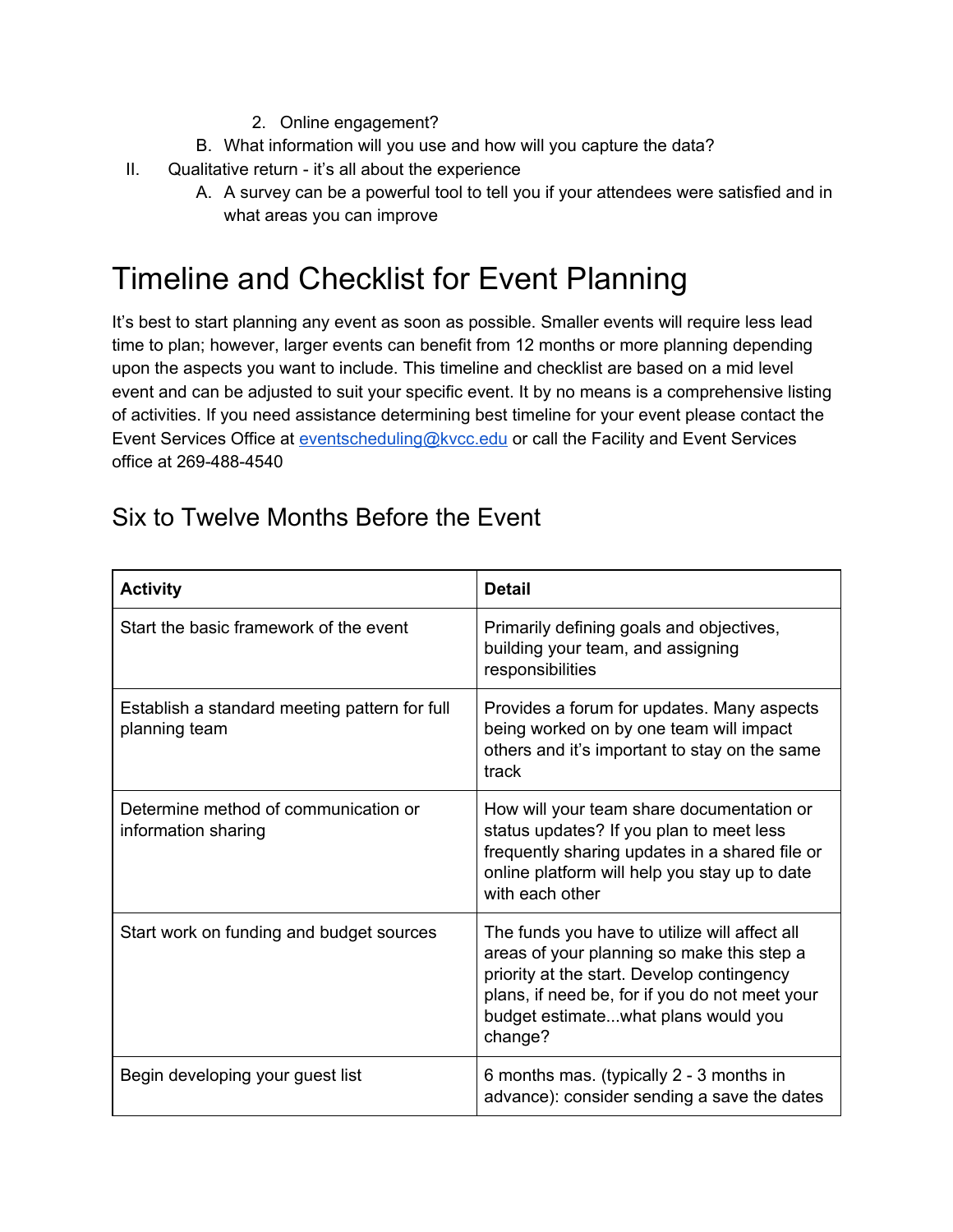|                           | if your attendees will need to travel to attend.<br>If so, consider also blocking hotel rooms at a<br>block rate                     |
|---------------------------|--------------------------------------------------------------------------------------------------------------------------------------|
| Begin scouting your venue | Make contact with sites and if possible, hold<br>space tentatively as you finalize plans and<br>get a contractual agreement in place |

### <span id="page-6-0"></span>Three to Six Months Before the Event

| <b>Activity</b>                     | <b>Detail</b>                                                                                                                             |
|-------------------------------------|-------------------------------------------------------------------------------------------------------------------------------------------|
| Secure your venue                   | At this point you should have finalized your<br>site and have a contractual agreement in<br>place                                         |
| Secure your guest speaker and plans | Reserve date on speaker's calendar, block<br>hotel room, coordinate travel, confirm<br>speaker needs and process contractual<br>agreement |
| Draft the program agenda            | Your agenda should be fairly set. Only minor<br>changes should occur after this point                                                     |
| Plan a site visit                   | Visit the site and meet with the events team                                                                                              |

### <span id="page-6-1"></span>Two to Three Months Before the Event

| <b>Activity</b>                           | <b>Detail</b>                                                                                                                                                      |
|-------------------------------------------|--------------------------------------------------------------------------------------------------------------------------------------------------------------------|
| Prepare your materials                    | Include developing the invitation, maps,<br>program, and signage                                                                                                   |
| Determine on-site registration procedures | How and where will this occur? Who will<br>assist? Who will prepare packets or name<br>badges?                                                                     |
| Book the caterer                          | Get the initial catering order placed,<br>establishing the menu. Make sure to consider<br>how you will provide for dietary restrictions<br>and manage traffic flow |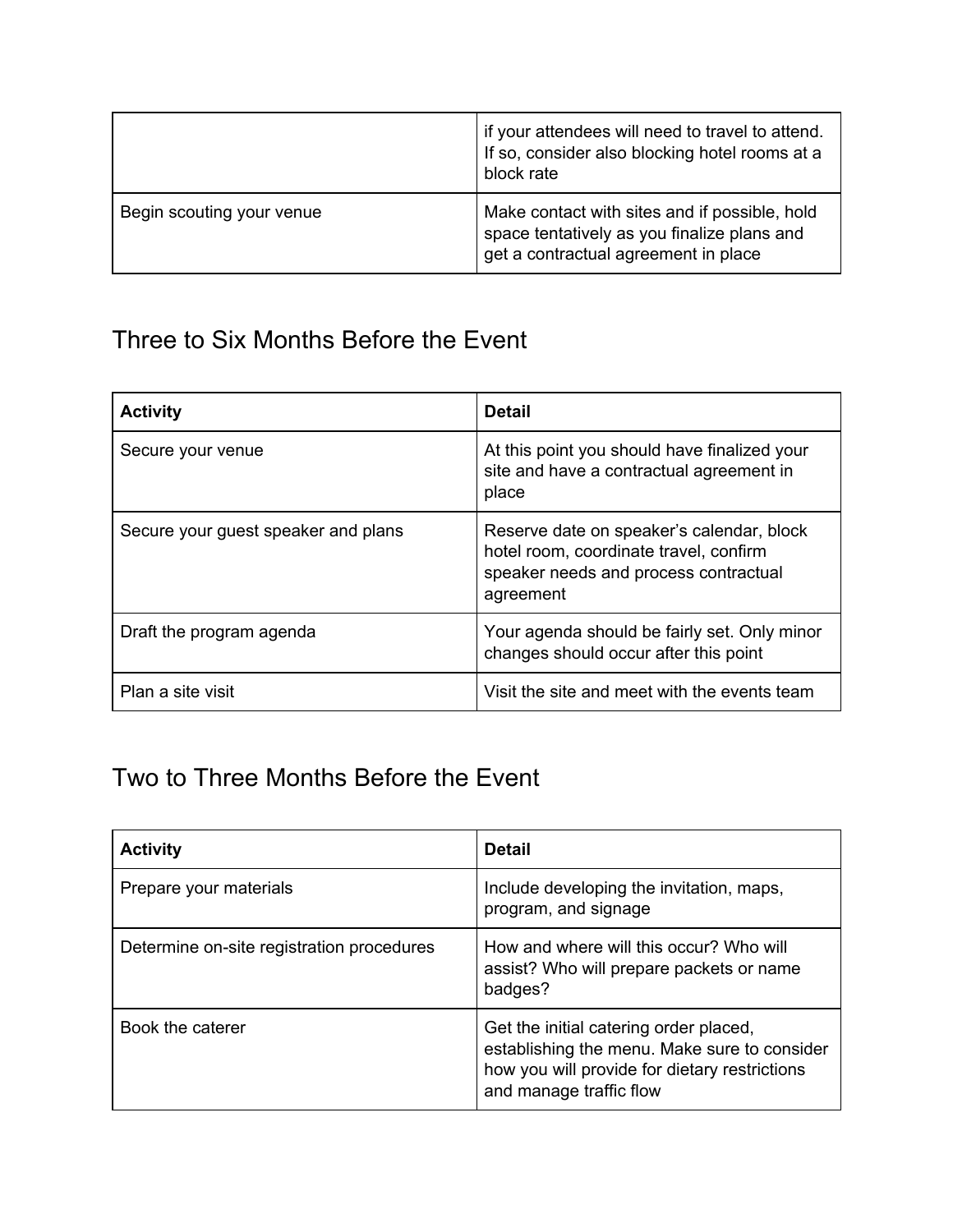| Book transportation services | If you will need to facilitate transportation for<br>attendees now is the time to secure.<br>Remember to include this aspect in your<br>communications!                             |
|------------------------------|-------------------------------------------------------------------------------------------------------------------------------------------------------------------------------------|
| Secure your vendors          | Do you need to rent equipment in addition to<br>what your site has available? If so, get those<br>items secured now. Examples would be tents,<br>staging, sound equipment, lighting |
| Send save the date           | Now is the time if you have not already sent<br>them                                                                                                                                |

### <span id="page-7-0"></span>Six Weeks Before the Event

| <b>Activity</b>     | <b>Detail</b>                                                                                                                        |
|---------------------|--------------------------------------------------------------------------------------------------------------------------------------|
| Review the details  | Review all contracts to ensure all are in order                                                                                      |
| Confirm calendars   | Make sure everyone has the date held as<br>well as any rehearsal, setup, or cleanup time,<br>confirming your speaker's calendar also |
| Send the invitation | Send the invitation and be ready to receive<br>responses                                                                             |

### <span id="page-7-1"></span>Four Weeks Before the Event

| <b>Activity</b>                    | <b>Detail</b>                                                                                                                                    |
|------------------------------------|--------------------------------------------------------------------------------------------------------------------------------------------------|
| Ramp up your publicity             | Work with your marketing team on internal<br>and external communications and publicity.<br>It's time to get the word out and ramp up<br>interest |
| Finalize the program               | The program should be finalized and<br>approved. Changes after this point may not<br>make it into printed materials.                             |
| Draft script(s) and talking points | Start developing the script and provide them<br>to your speakers for review                                                                      |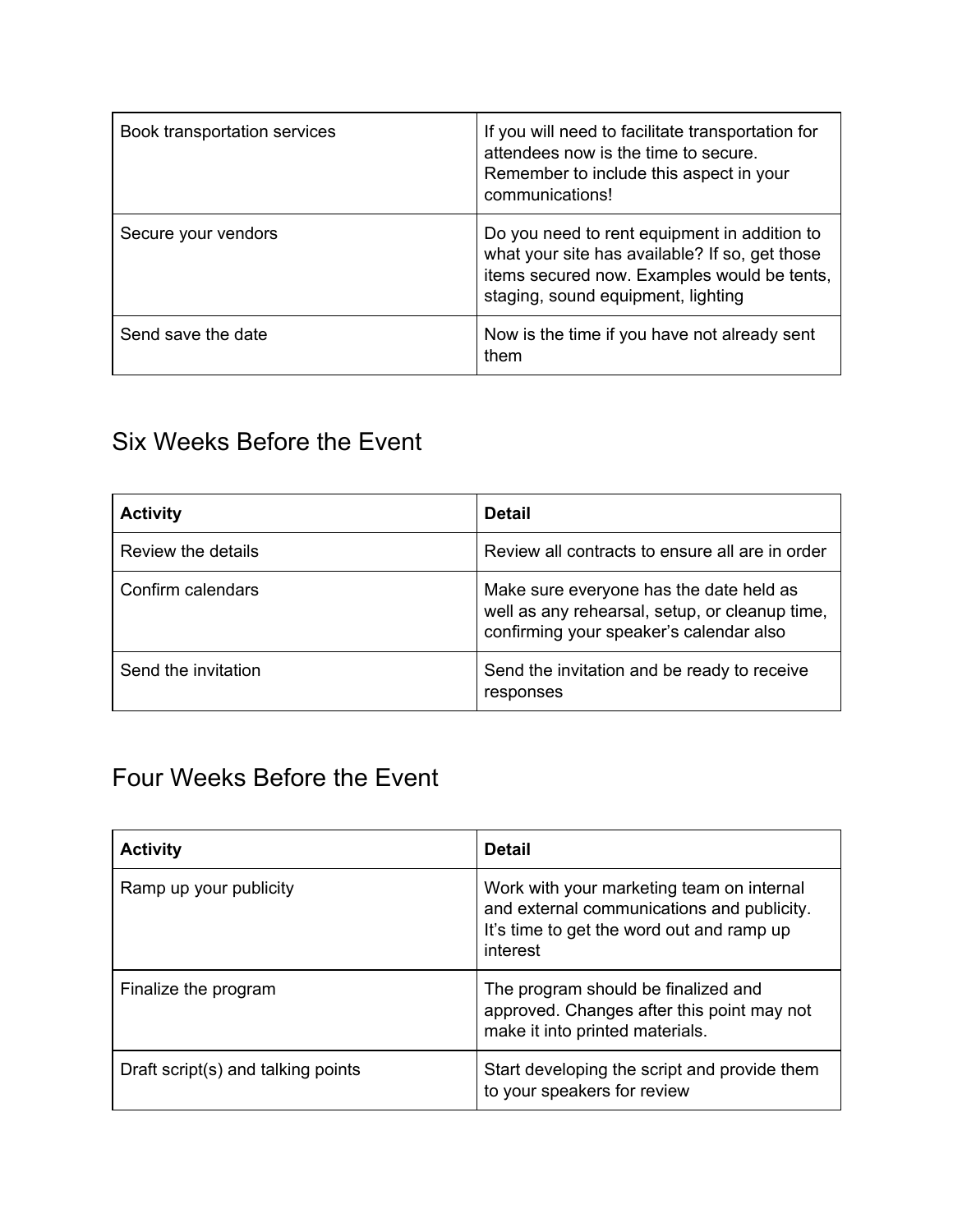| Meet with vendors on-site, if needed | It's time to look at the space and confirm that<br>your theoretical plans fit the needs of your<br>vendors |
|--------------------------------------|------------------------------------------------------------------------------------------------------------|
| Finalize all materials               | Get your documents to the printer. Minimize<br>changes to your webpage                                     |

### <span id="page-8-0"></span>One - Two Weeks Before the Event

| <b>Activity</b>                          | <b>Detail</b>                                                                                                    |
|------------------------------------------|------------------------------------------------------------------------------------------------------------------|
| Review and confirm your staffing plan    | Review your plan, meet with staff and<br>volunteers on-site, if needed, to go over plans<br>and responsibilities |
| Review your registration                 | Review registration counts and make any<br>updates to caterers, vendors, etc. as needed                          |
| <b>Print materials</b>                   | Print your materials and get them on-site if<br>possible. This may include name tags,<br>programs, and signage   |
| Do a check-in with the site's event team | This is your opportunity to check over the<br>details before things get too busy                                 |
| Do final confirmation with all vendors   | Last chance to confirm the details. Confirm<br>contractual agreements one last time                              |

### <span id="page-8-1"></span>24 Hours Before the Event

| <b>Activity</b>                                | <b>Detail</b>                                                               |
|------------------------------------------------|-----------------------------------------------------------------------------|
| Contact caterer                                | Confirm logistics (arrival time, handling of<br>dietary restrictions, etc.) |
| Do site walk-through and load-in (if possible) | Walk-through of site reviewing setups,<br>signage, and AV equipment.        |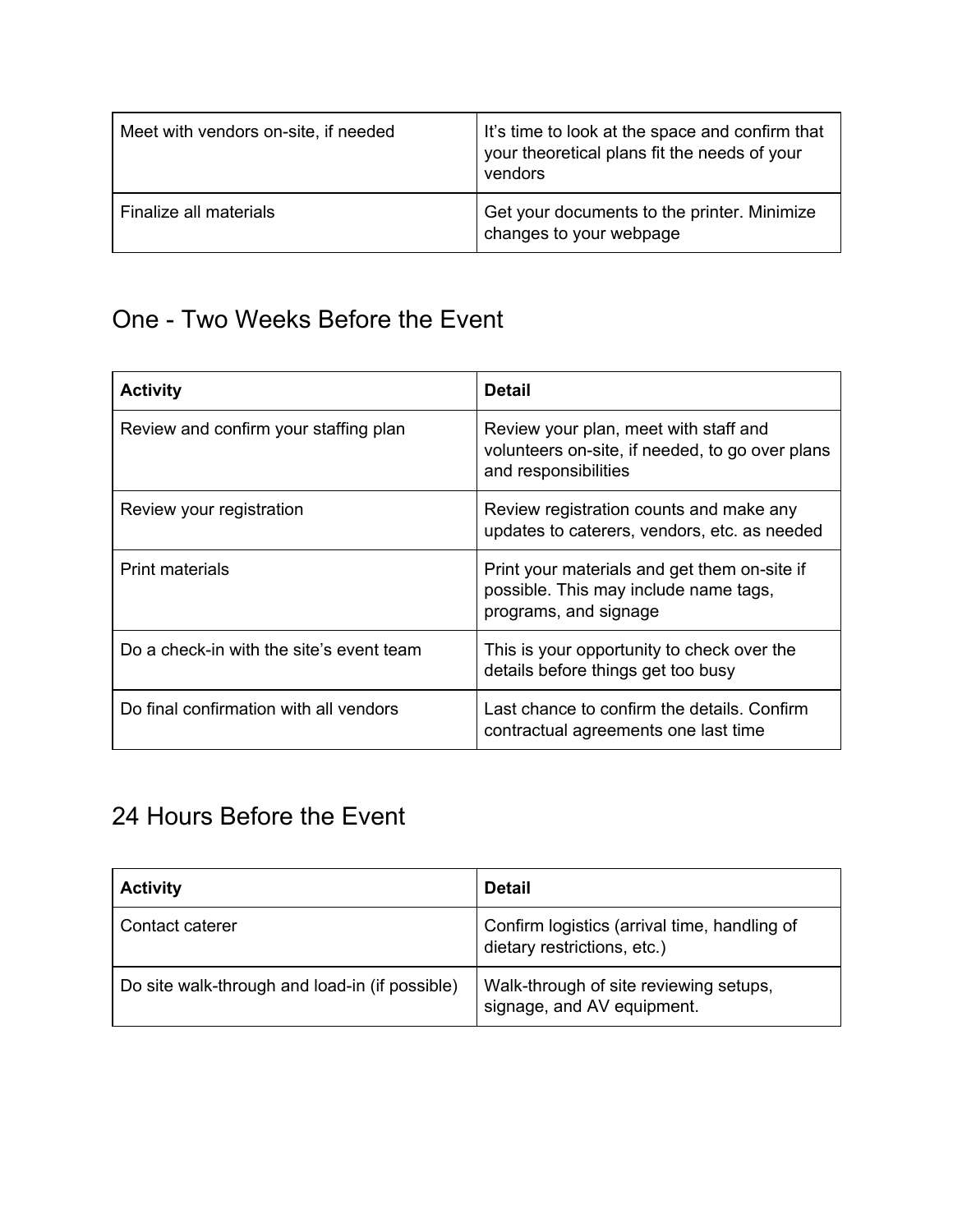## <span id="page-9-0"></span>Day of the Event

| <b>Activity</b>                    | <b>Detail</b>                                                                                                                                                                                              |
|------------------------------------|------------------------------------------------------------------------------------------------------------------------------------------------------------------------------------------------------------|
| Arrive early and complete setup    | Do final load-in and complete setting up and<br>arranging equipment and materials                                                                                                                          |
| Exhibitor and presenter touch-base | If you have speakers, presenters, or<br>exhibitors at your event you will need to<br>check-in with each ensuring that they know<br>where to go, have all they need, and their AV<br>and IT needs are met.  |
| It's all in the details            | Set water at the podium and any gifts or other<br>items out for your guest speaker and/or<br>exhibitors                                                                                                    |
| Stay calm and remain flexible      | Be prepared to pivot when you need to. Most<br>changes made on the fly will go unnoticed by<br>attendees so just remember to remain calm,<br>flexible, and enjoy what you've planned so<br>hard to create! |

### <span id="page-9-1"></span>One - Five Days After the Event

| <b>Activity</b>                      | <b>Detail</b>                                                                                                                                                                                                                                               |
|--------------------------------------|-------------------------------------------------------------------------------------------------------------------------------------------------------------------------------------------------------------------------------------------------------------|
| Share your gratitude                 | Send thank you correspondence to your<br>guest speakers, volunteers, educators,<br>exhibitors, and others as appropriate                                                                                                                                    |
| Post-event write up                  | Compile a written evaluation of the event with<br>feedback and considerations for future                                                                                                                                                                    |
| Market                               | Marketing does not stop when the event<br>ends. Compile event images and story for a<br>post-event and future event communication. If<br>your event is annual you could use this<br>opportunity to solicit early bird registration at<br>a discounted cost. |
| Solicit feedback and thank attendees | Soliciting feedback from an attendee survey                                                                                                                                                                                                                 |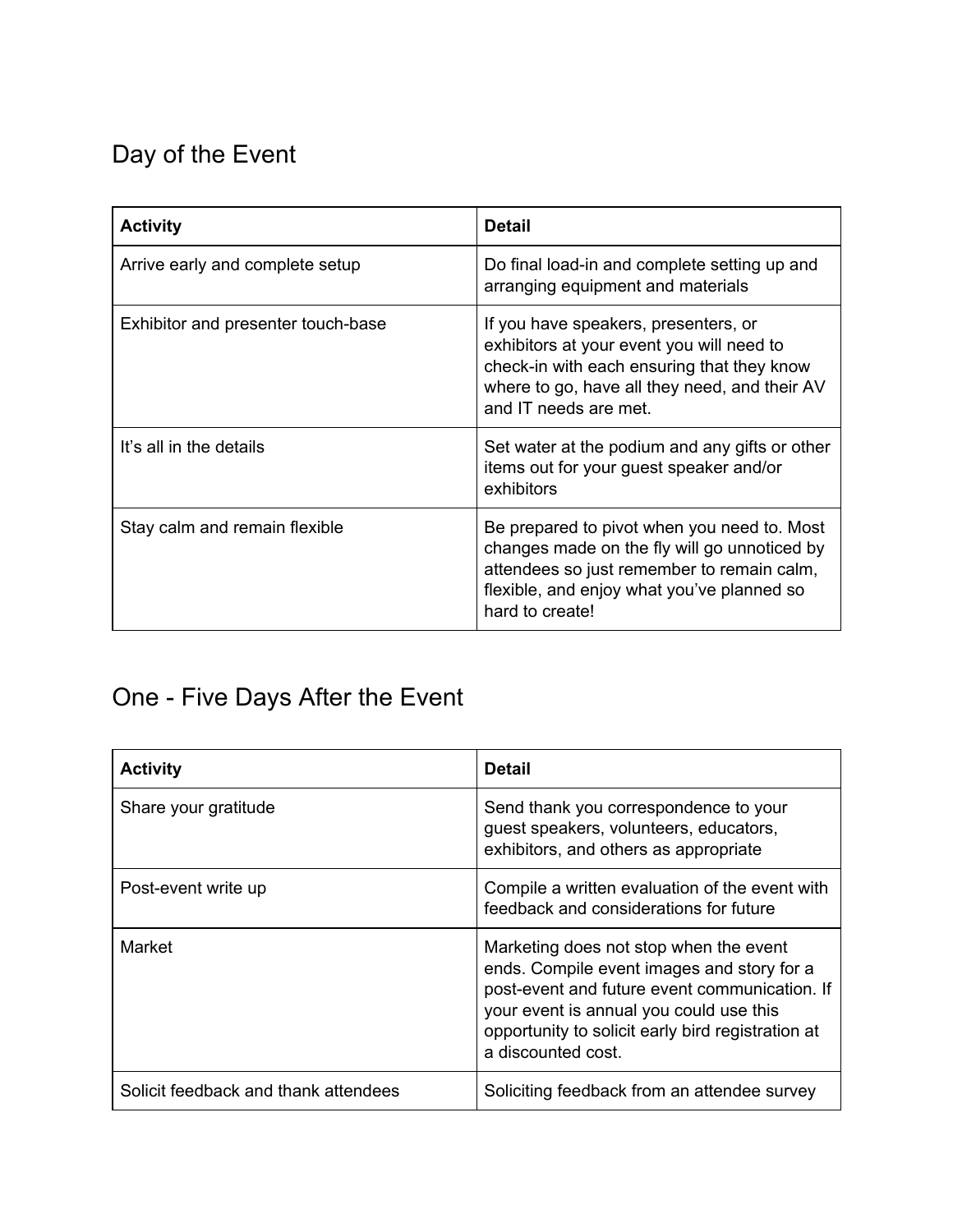| will help you to understand how successful<br>  your event was and where you can improve.<br>I Remember to thank attendees. |
|-----------------------------------------------------------------------------------------------------------------------------|
|                                                                                                                             |

## <span id="page-10-0"></span>Contingency Planning

The key to a successful event is planning for what should and also could happen. While planning for what should happen is the core of your planning it's imperative that you also consider what could happen and document how you will respond if so. Creating contingency plans will minimize stress and the risk of attendees recognizing something has gone wrong during your event.

### <span id="page-10-1"></span>Preparing for Challenges that May Arise

Below you will find some common challenges or problems that could arise during your event, things to consider, and options for contingency planning. These are by far not all things that could occur but will hopefully get you into the mindset of contingency planning.

| <b>Challenges/Problems</b>          | <b>Considerations and Contingency Planning</b>                                                                                                                                                                                                                                                                                                                          |
|-------------------------------------|-------------------------------------------------------------------------------------------------------------------------------------------------------------------------------------------------------------------------------------------------------------------------------------------------------------------------------------------------------------------------|
| Microphone not functioning          | Consider first: check wires, batteries, and<br>outlet for power<br>Contingency:<br>Have a backup sound system ready<br>Have AV support on-site<br>Be prepared with the call line for<br>$\bullet$<br>maintenance                                                                                                                                                        |
| Presenter's flash drive not working | Consider first: is it inserted properly, if using a<br>laptop through media cart is the laptop button<br>selected<br>Contingency:<br>Plan to have the presenter email you<br>a copy of the presentation in advance<br>and verify it's function prior to<br>Ask the presenter to save the<br>$\bullet$<br>presentation on their laptop as a<br>backup to the flash drive |
| Inclement weather (winter storm)    | Consider first: If the event will require travel is<br>this the best time for the event?<br>Contingency:                                                                                                                                                                                                                                                                |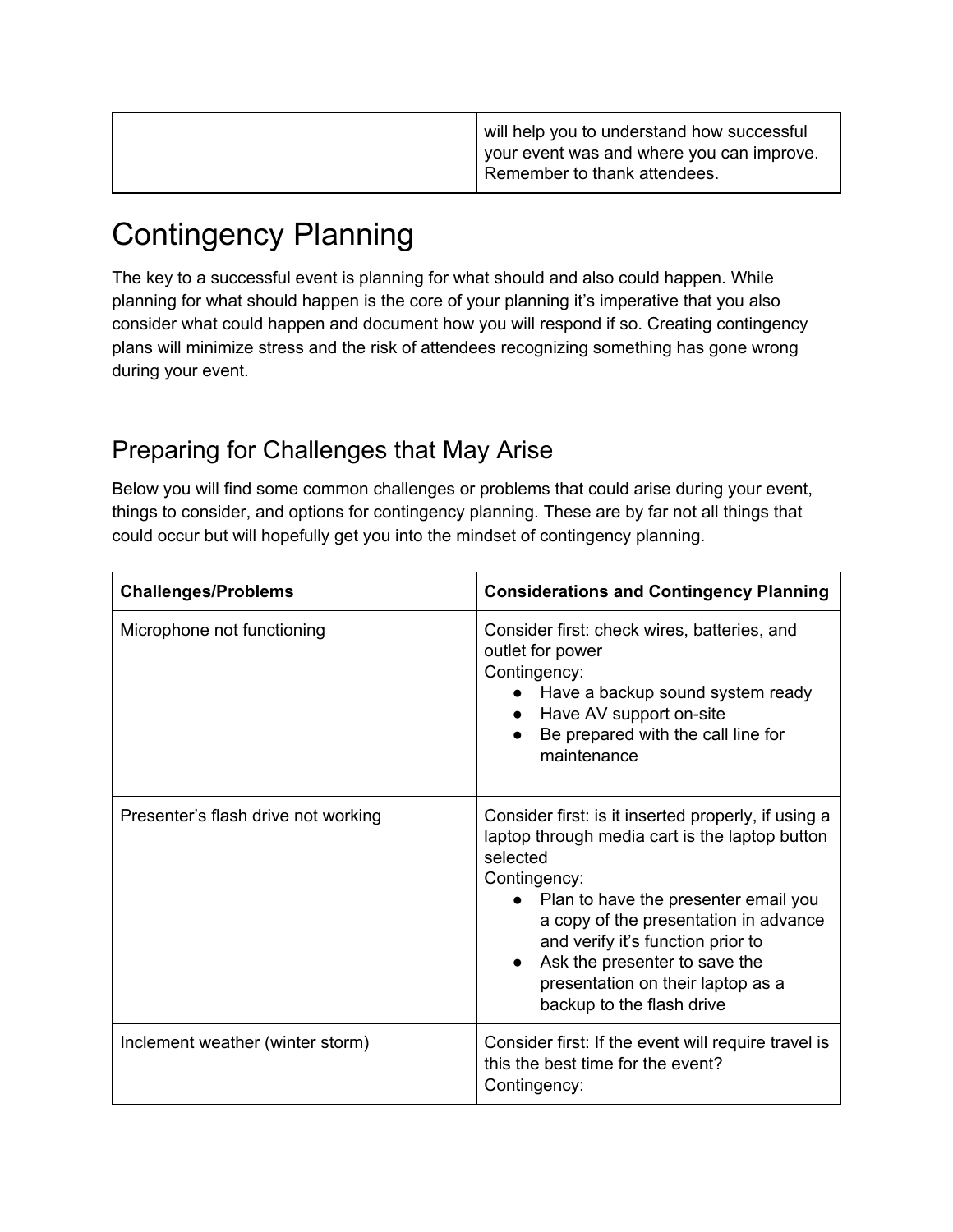|                                   | • Have the call line for Grounds dept.<br>If travel, how will you manage late<br>attendeesfloat staff at registration?<br>What will you do if your keynote is<br>$\bullet$<br>delayed? Will you plan for an on-site<br>alternate or do a live zoom<br>presentation with keynote?                                                         |
|-----------------------------------|------------------------------------------------------------------------------------------------------------------------------------------------------------------------------------------------------------------------------------------------------------------------------------------------------------------------------------------|
| Inclement weather (outdoor event) | Consider first: is this the best location for my<br>event?<br>Contingency:<br>If possible, book an alternate indoor<br>$\bullet$<br>location at the site<br>$\bullet$ Rent a tent with sidewalls<br>Assign a team member to monitor<br>$\bullet$<br>radar during event and develop a<br>response plan for different levels of<br>weather |

## <span id="page-11-0"></span>Face to Face, Hybrid and Virtual Events

The traditional face to face event while still a preferred option by many is not the only option for those looking to reach attendees who may not be able to attend in person. Hybrid events include a face to face and virtual aspect while a completely virtual event will not include any face to face activity. Attendee travel, natural disasters, and illness are just a few reasons that could be influencing your decision to either hold or prepare a contingency plan to pivot to a hybrid or virtual event.

It's important to note that while you may not think you have much experience with hybrid or virtual events, nearly all have participated in some kind of hybrid or virtual event. Most have used online registration, watched a webinar, or participated in a zoom meeting. Preparing for an event with added virtual aspects is just taking what you know and developing it out on a slightly larger scale.

As planners consider the best option for their event it's worth noting that adding a virtual aspect to all events will likely be beneficial. Numerous factors weigh into an attendees ability to participate in a face to face event and being able to provide an alternative will ensure your event stands out and is not missed out on. Recording live sessions that can be available on demand later or streaming your live event may be an option to capture the largest audience.